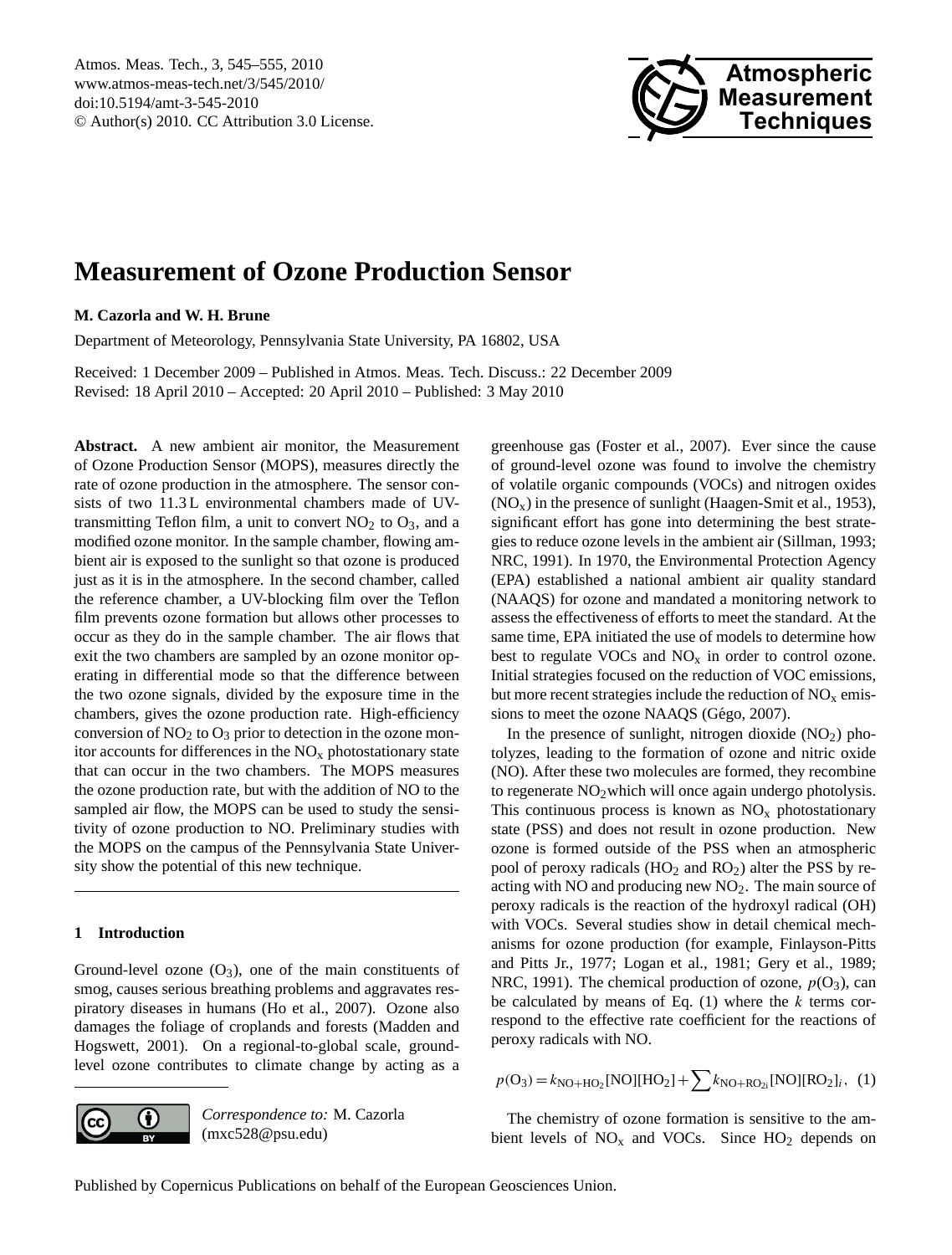NO, Eq. (1) shows that the dependence of ozone formation on these two sets of precursors is non-linear. Hence, ozone can be formed under a regime limited by  $NO<sub>x</sub>$  or by VOCs (Kleinman, 2005). Theoretical calculations indicate that ozone production grows steadily up to a peak value as the mixing ratio of NO increases up to about 1 ppbv. After this point, the theoretical model indicates that ozone production decreases with increasing NO as the regime of ozone production becomes VOC-limited, which is also called  $NO<sub>x</sub>$ saturated (Kleinman, 2002).

The ozone budget, Eq. (2), shows that ozone production depends on the ambient air chemistry, surface deposition, and local meteorology.

$$
\frac{\partial [O_3]}{\partial t} = \underbrace{p_{O_3} - l_{O_3}}_{P(O_3)} \underbrace{-\frac{v}{H}[O_3]}_{SD} + \underbrace{u_i \frac{\partial [O_3]}{\partial x_i}}_{A}
$$
(2)

 $P(O_3)$  is net chemical production consisting of chemical ozone production,  $p_{\text{O}_3}$ , and chemical loss,  $l_{\text{O}_3}$ , SD is surface deposition consisting of the deposition velocity,  $v$ , divided by the mixed layer height,  $H$ , times the ozone concentration, and A is advection consisting of the velocity in three directions,  $u_i$ , times the ozone gradient in those three directions.

Meteorological conditions play an important role in the local ozone budget. Transport processes such as horizontal advection and turbulence can modify substantially the accumulation of ozone over time in the atmosphere. For instance, a typical meteorological scenario that causes high ozone episodes in heavily polluted urban centers is light or no wind combined with strong solar radiation and high temperature. In such conditions, the term responsible for the accumulation of ozone in the ambient air is the net chemical rate of ozone production  $P(O_3)$ . Additionally, in the same equation, the surface deposition and advection of ozone are proportional to the ambient ozone concentration  $[O_3]$  that is produced predominately by the local photochemistry. Hence, if the net ozone production  $P(O_3)$  can be decreased by regulatory actions, the overall ozone level over time will decrease proportionally.

The contribution of the transport terms for the case of suburban areas located downwind of pollution centers is much greater than in the case described above. Likewise, areas located on the path of influential meteorological features such as low level jets or high pressure systems are directly affected by ozone advection (Taubman et al., 2008; Kemball-Cook et al., 2009). In these particular situations, high concentrations of ambient ozone would come from transport of ozone rather than local ozone production. At present, however, it is difficult to determine in a quantitative way the importance of ozone transport versus ozone production for regions that are monitored by air quality networks.

All the terms in Eq. (2) need to be known to a high degree of accuracy in order for models to yield a good approximation of the rate of ozone production. Uncertainties in the chemical mechanisms, hydrocarbon inventories, ozone transport, and mathematical algorithms, however, represent potential sources of error in the estimation of modeled rates of ozone production (NRC, 1991).

One concern about using constrained photochemical models for determining ozone production is the difference between the modeled and calculated ozone production,  $P(O_3)$ (Martinez et al., 2003; Ren et al., 2003; Ren et al., 2004; Shirley et al., 2006; Kanaya et al., 2007). For several field studies, the modeled  $HO<sub>2</sub>$  is less than measured  $HO<sub>2</sub>$  at high NO levels, which affects directly the modeled ozone production (Eq. 1). In these field studies, ozone production that is calculated from measured  $HO<sub>2</sub>$  and NO is less than ozone production calculated from modeled  $HO<sub>2</sub>$  for NO less than about 1 ppbv, becomes about equal when NO is about 1 ppbv, and becomes increasingly greater as NO increases above about 1 ppbv. The daily cumulative ozone, which is found by integrating the ozone production rate for each day, is as much as 1.5 times larger for ozone production calculated with measured  $HO<sub>2</sub>$  compared to that calculated with modeled  $HO<sub>2</sub>$  (Ren et al., 2003). However, there is presently no definitive evidence for or against this greater ozone production rate calculated using measured HO2.

A second concern is that the models used to simulate ozone have significant uncertainties and need to be tested not only with observed ozone values but also with measured indicators for determining if the ozone production is  $NO<sub>x</sub>$ limited or VOC-limited. A number of indicators have been proposed, including the ratio of peroxide  $(H_2O_2)$  to nitric acid  $(HNO<sub>3</sub>)$  in the ambient air (Sillman, 1995; Kleinman et al., 1997). In addition, radical propagation studies have introduced the fraction of OH radicals that react with hydrocarbons and the fraction of  $HO<sub>2</sub>$  radicals that react with NO as potential indicators of the regime of ozone production (Tonnesen and Dennis, 2000). Finding indicators that work well even in controlled environmental chambers, however, is proving to be difficult, so that no indicator methods have yet been widely deployed.

A direct measurement of ozone production can address the different questions discussed above. First, direct measurements of ozone production could be added to existing air quality networks to provide important information for the design of air quality regulations. Second, they could be used to quantify the importance of ozone transport versus ozone production by comparing the direct measurement of ozone production to the observed ozone rate-of-change. Third, they would contribute to the understanding of the  $NO<sub>x</sub>$ and VOC sensitivity of ozone production. Fourth, they could help resolve the discrepancy between the ozone production calculated from measured and modeled HO2. Finally, a direct measurement of ozone production would help improve chemical transport models.

We have developed an instrument to measure directly the atmospheric ozone production rate. The Measurement of Ozone Production Sensor, MOPS, samples ambient air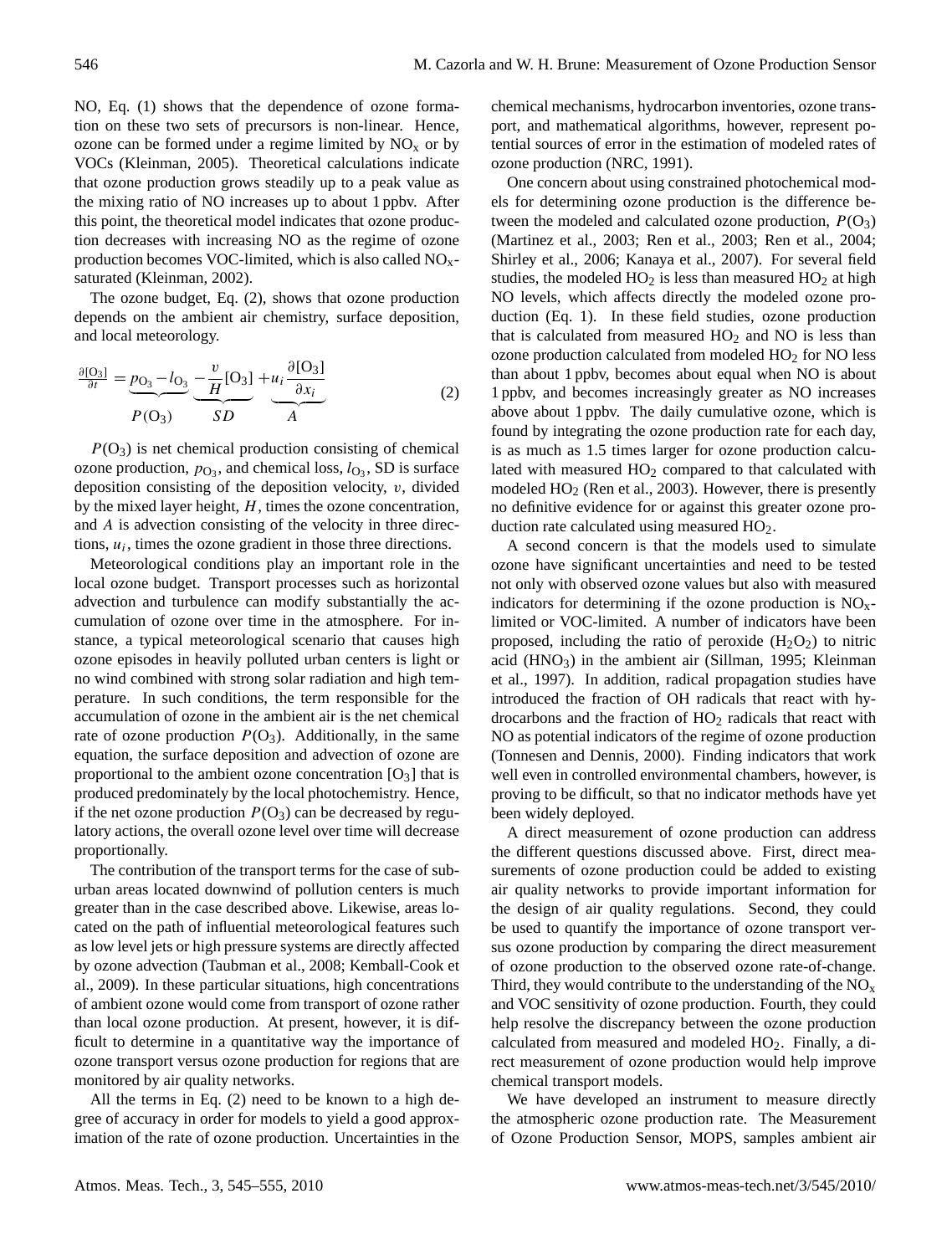

**Fig. 1.** Schematic of the MOPS. Equal air flows pass through the two chambers exposed to sunlight. The sample chamber passes solar ultraviolet light while the reference chamber has a film covering that blocks it. NO<sub>2</sub> converter cells enable the detection of NO<sub>2</sub> + O<sub>3</sub> by the dual-channel UV-absorption  $O_3$  monitor.

continuously and yields the net rate of ozone production. This paper discusses the MOPS, its concept, operation, testing, and initial measurements at the Pennsylvania State University.

## **2 Experimental methods**

# **2.1 Principles of a direct ozone production measurement**

The measurement of ozone production sensor (MOPS) has three components: two environmental chambers continuously exposed to solar radiation, a nitrogen dioxide-to-ozone conversion unit, and a modified ozone analyzer. A schematic of the instrument is shown in Fig. 1.

The sample chamber's Teflon walls transmit solar ultraviolet light so that the air in the sample chamber undergoes the same photochemistry that takes place in the ambient air. The reference chamber has a film that blocks radiation of wavelengths less than 400 nm. As a result, the reference chamber limits the production of hydroxyl radicals (OH) generated by the photolysis of ozone followed by the reaction with water vapor. The photolysis of nitrous acid (HONO), a source of OH radicals, is also constrained. Similarly, the film on the reference chamber restricts the production of hydroperoxy radicals (HO2) produced by the photolysis of formaldehyde (HCHO). With radical chemistry eliminated, the only ozone in this chamber comes from the photostationary state (PSS) of the species  $NO$ ,  $NO<sub>2</sub>$ , and  $O<sub>3</sub>$ . Since it is not possible to eliminate radical production without affecting  $NO<sub>2</sub>$  photolysis near 400 nm, the PSS in the reference chamber tends to shift  $O_3$  toward  $NO_2$ . The total amount of ozone in the reference chamber, therefore, is conserved in the form of  $NO<sub>2</sub>$ plus  $O_3$ .

Some of the ozone produced in the sample chamber reacts with ambient NO and is partitioned into  $NO<sub>2</sub>$  according to the  $NO<sub>x</sub>$  PSS. At the same time, differences in the  $NO<sub>2</sub>$ photolysis in the two chambers could cause the partitioning of ozone and  $NO<sub>2</sub>$  in the two chambers to be different. The difference, nevertheless, between the total sum  $NO<sub>2</sub>+O<sub>3</sub>$  in the sample chamber minus the sum in the reference chamber cancels out the PSS component of ozone production and yields only the component associated with the production of new ozone by radical chemistry.

The strategy, therefore, is to determine the differential of the sum  $O_3 + NO_2$  between the two chambers and divide it by the exposure time,  $\tau$ , of the air inside them by means of Eq. (3) to determine the ozone production rate.

$$
P(O_3) = \Delta O_3 / \tau \tag{3}
$$

 $P(O_3)$  is the net chemical ozone production,  $\Delta O_3$  is the difference in  $O_3 + NO_2$  between the sample and reference chamber after the  $NO<sub>2</sub>$  has been converted into  $O<sub>3</sub>$ .

## **2.2 Technical details of MOPS**

Air is sampled by both chambers through a common short Teflon inlet. The flow is split equally between the two chambers, which are identical in size and flow characteristics.

Two hollow cylindrical aluminum frames (17.78 cm diameter and 45.752 cm long) serve as support for Teflon film (FEP, 0.05 mm thick) that is wrapped around the frames. The volume of the chambers is 11.3 L and the flow of ambient air through each chamber is 1.5 L/min. The inlets and outlets to the chambers are pieces of Teflon tubing 2.54 cm diameter and 6.35 cm long. The flow is induced by a pump located downstream of the chambers. The sample chamber is clear Teflon so the air inside is radiated by all the wavelengths of the solar radiation that occur in the atmosphere. The reference chamber, made the same as the sample chamber, is covered with an Ultem film (polyetherimide, 0.25 mm thick) that removes sunlight at wavelengths less than 400 nm.

Since the goal is to detect the difference in  $NO<sub>2</sub>+O<sub>3</sub>$  between the sample and reference air, the flows that exit the chambers enter an  $NO<sub>2</sub>$ -to- $O<sub>3</sub>$  converter unit. This converter unit uses two photolytic conversion cells, one for the air from the sample chamber and one for the air from the reference chamber. A light-emitting diode (395 nm wavelength, 5.4 watts of power) is attached to the end of each photolytic conversion cell as the source of radiation. The photolytic conversion cells are made of quartz with a reflective aluminum mirror coating on the outside. The dimensions of the cells are 30.5 cm in length and 5.1 cm in diameter. Light is also reflected by a round aluminum mirror placed at the end of each quartz cell opposite the light source. This dual cell conversion unit is directly attached to a differential ozone monitor. The converter unit uses the internal pump inside the ozone monitor to pull air so that the flow through each photolytic conversion cell is the same as the flow through each detection cell in the ozone monitor. This flow is 0.5 L/min. The residence time in each photolytic conversion cell is 103±14 seconds (95%,  $N = 4$ ) as determined by ozone pulse experiments described later.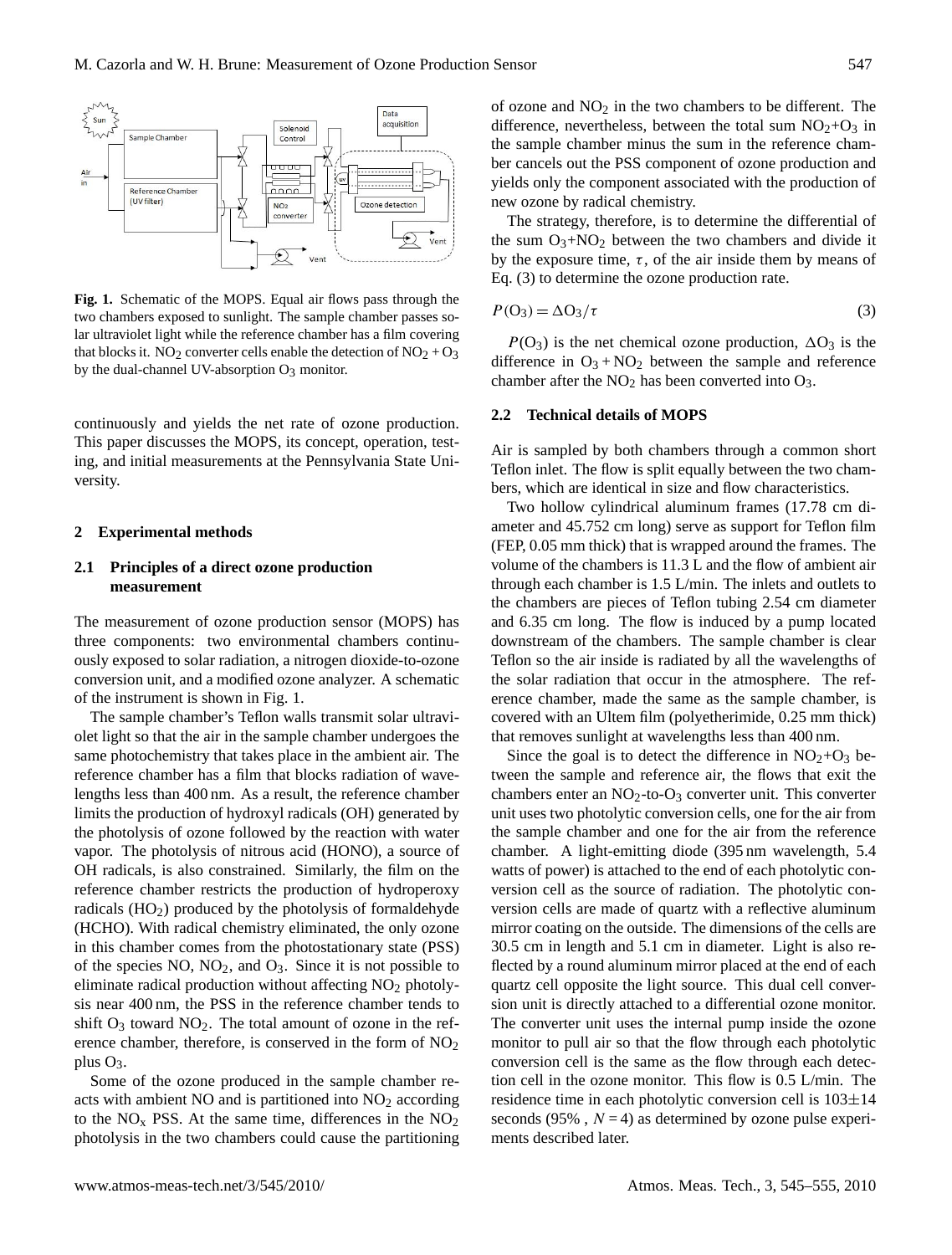After the conversion of  $NO<sub>2</sub>$  into  $O<sub>3</sub>$  has taken place, the MOPS uses a modified ozone monitor (Thermo Scientific, Model 49i) to obtain a differential measurement of the ozone between the two chambers. The main modification applied to the commercial dual channel ozone monitor is the removal of the ozone scrubber. By doing so the ozone differential monitor receives a continuous supply of sample air from the sample chamber and reference air from the reference chamber and detects the ozone differential in ppbv. Additionally, the temperature of the two UV absorption cells in the ozone monitor was stabilized by an aluminum block that was clamped tightly around the two absorption cells.

To account for the possible differences between the two photolytic conversion cells in the conversion unit, the flows of sample and reference air switch photolytic conversion cells every 5 min. To switch flows, the instrument has two pairs of solenoid valves. The first pair is located between the chambers and the conversion cells. The second pair of solenoid valves works synchronously with the first pair and is located between the conversion cells and the ozone monitor. In this way, the sample channel in the ozone instrument always measures the ozone from the sample chamber. The final reading is obtained as an average of the ozone differential measured with each of the photolytic conversion cells switched to the sample chamber, giving an instrument time constant of twice 5 min, or 10 min.

The instrument uses a LabVIEW application for data acquisition and solenoid control. This application acquires additional information such as the temperature inside the MOPS chambers and the ambient  $NO<sub>x</sub>$  mixing ratios that are measured by a  $NO-NO<sub>2</sub>-NO<sub>x</sub>$  analyzer (Thermo Scientific, Model 42C) that samples air near the MOPS.

# **2.3 MOPS characterization**

The quantitative measurement of ozone production depends on the following factors: knowing the residence time in the chambers; having the atmospheric ozone production occurring in the sample chamber but not the reference chamber; measuring accurately the differences in the sum of  $O_3$  and NO2; and having all photochemistry that does not produce ozone but can affect the sum of  $O_3$  and  $NO_2$  be the same in the two chambers so that the differential measurement is not biased.

# **2.3.1 Mean exposure time**

The ozone production measurement depends linearly on the exposure time. For a flow of 1.5 L/min through each 11.3 L chamber, the mean exposure time would be 7.5 min for a perfect plug flow. Ideally, the aim is to have plug flow so that the time spent in the chamber is the same for every air molecule.

The mean exposure time in the MOPS chambers was determined by adding a short pulse of ozone to the chambers and then monitoring the ozone at the exit. The pulse ex-



**Fig. 2.** Normalized mean ozone pulse for a series of four pulse experiments. A 20-s  $O_3$  pulse was added at time = 0 s and  $O_3$  was monitored at the output of the chamber. The pulses are normalized so that the peak value is 0.975.

periment not only helps determine the mean exposure time but also helps diagnose the type of flow inside the chambers. A normalized mean ozone distribution for a series of four pulses is shown in Fig. 2. The mean time obtained through this method is  $5.8 \pm 0.3$  min (95%,  $N = 4$ ).

In addition to the pulse experiment, reactions with known amounts of ozone and excess  $\alpha$ -pinene and ethene were performed independently. The decay of ozone was monitored over time until it decreased to a steady value greater than zero. This steady-state ozone value represents the average concentration remaining from ozone that has experienced reaction times distributed according to the distribution function depicted in Fig. 2. For example, while more ozone experienced 130 seconds of reaction than ozone did for any other time, some ozone experienced reaction for 1000 seconds or more. The mean ozone mixing ratio is equal to the integral of the normalized mean pulse distribution multiplied by the exponential decay of ozone. The calculated mean ozone ratios agree to within 10% of the observed steady-state ozone that results from the reaction with  $\alpha$ -pinene or ethene. The mean time was then calculated using the mean ozone mixing ratio, the initial ozone mixing ratio, and the rate coefficients. This calculated time agrees with the time required for the reactions to achieve steady state to within 5%. Finally, this same calculated time agrees with the time from the pulse experiment to within 10%.

The results obtained from these experiments indicate that, for the current version of the MOPS chambers, the mean exposure time is less than the time calculated for perfect plug flow by 1.7 min. This feature is caused by a fast jet of air that enters the chamber through a wide inlet (2.54 cm) located at the center of the circular 17.78-cm diameter face of the chamber and exits through a similar outlet located on the other end. Further evidence for this jet is the peak ozone concentration in Fig. 2 that appears at about 2 min. The pulse in Fig. 2, also indicates that there is turbulence and probably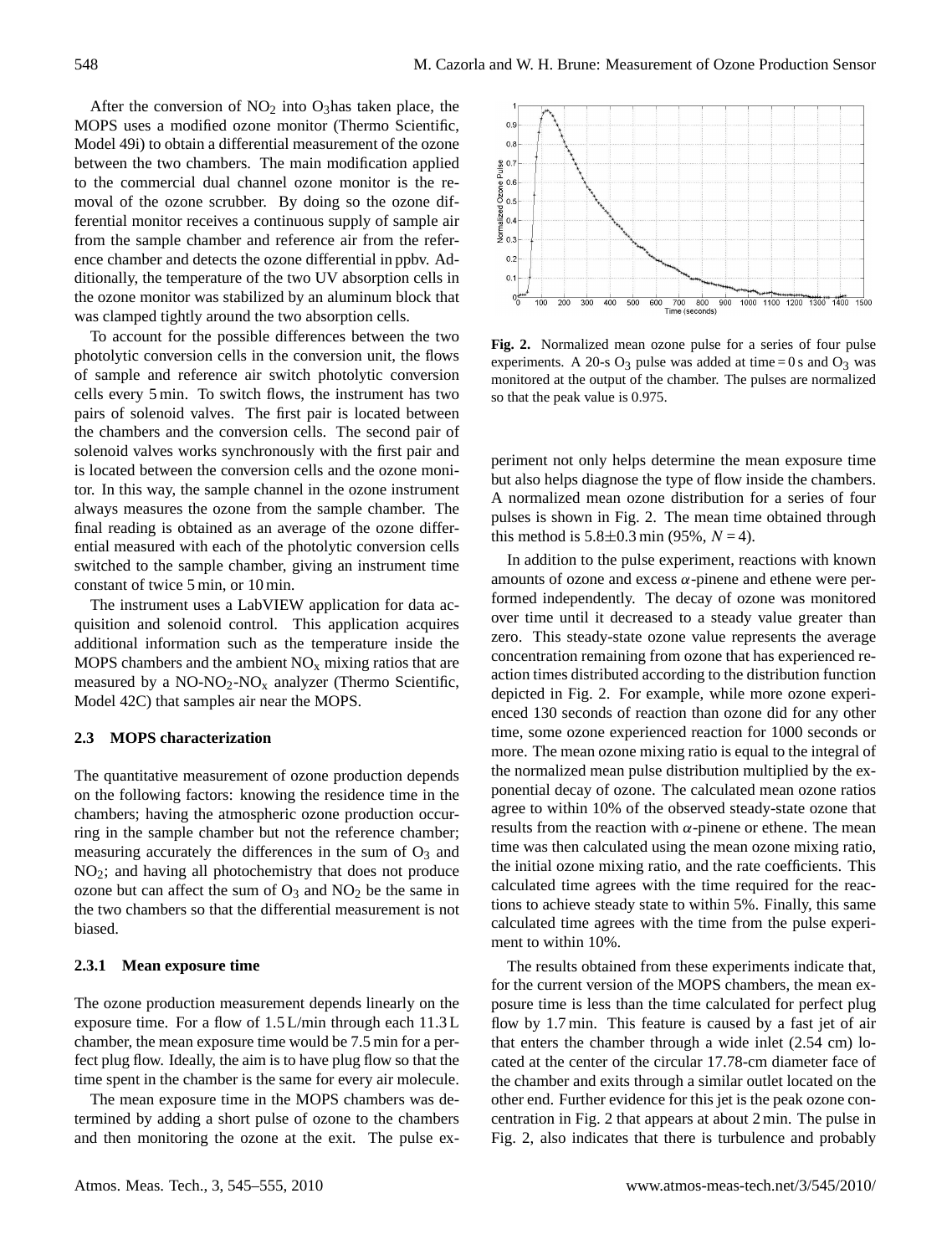uneven mixing that yield the tail of ozone distribution. The bulk of the ozone molecules, however, leave the chamber at a mean time of  $5.8\pm0.3$  min.

#### **2.3.2 Radical abundances inside the chambers**

One of the potential biases associated with the measurement of the rate of ozone production involves the abundances of the radicals  $OH$ ,  $HO<sub>2</sub>$ , and  $RO<sub>2</sub>$  inside the chambers. The radical abundances in the sample chamber should be the same as in the atmosphere, while the OH and  $HO<sub>2</sub>$  abundances in the reference chamber should be zero. Because ozone is produced by the reaction of  $HO<sub>2</sub>$  and  $RO<sub>2</sub>$  radicals with NO, as shown in Eq.  $(1)$ , an effective way to determine to what extent the proposed technique yields a quantitative measurement of ozone production is to compare the radical abundances inside the MOPS chambers with respect to the abundances in a controlled environment.

The strategy to determine radical loss was to create an artificial atmosphere in an environmental chamber and measure OH and  $HO<sub>2</sub>$  in it. The sample chamber was placed in this artificial atmosphere and the radical concentrations were measured. The same procedure was followed with the reference chamber. A final measurement of OH and HO<sup>2</sup> radicals in the empty artificial atmosphere was obtained to confirm the initial measurement of radicals. This experiment was completed by flowing air with 60 ppbv of ozone and 40% of relative humidity into an environmental chamber consisting of a 100L Teflon FEP film bag with metal endplates and exposing it to external ozone-free mercury lamps to produce OH and  $HO_2$  and black lights to set the  $NO_x$  photostationary state. The OH and  $HO<sub>2</sub>$  radicals were measured with the Ground-based Tropospheric Hydrogen Oxides Sensor (GTHOS) (Faloona et al., 2004), which was attached to one of the ends of the large environmental chamber. The GTHOS sampling flow was 1 L/min, similar to the flow in MOPS. GTHOS sampled air directly from the artificial atmosphere and then from each MOPS chamber when they were placed inside the environmental chamber.

The  $HO<sub>2</sub>$  radical abundance found in the MOPS sample chamber agreed with the abundance in the artificial atmosphere to within 5%. In the reference chamber (Ultem coated), the abundance of  $HO<sub>2</sub>$  radicals decreased to less than 10% of its initial value.  $RO<sub>2</sub>$  was not measured, but because  $RO<sub>2</sub>$  has reactions similar to those for  $HO<sub>2</sub>$ , it is likely that the behavior of  $RO<sub>2</sub>$  is similar to the observed behavior of  $HO<sub>2</sub>$ . The abundance of OH in the clear chamber was half of the abundance in the artificial atmosphere. The decrease in OH and no change in  $HO_2$  indicate that the  $HO_x$  production is the same as in the artificial atmosphere but the sample chamber may contain some additional OH loss. This difference in OH radicals, however, does not impact the rate of ozone production, as it can be observed in Eq. (1). In the reference chamber, the OH abundance decreased to virtually zero, as expected. These results indicate that the ozone-producing photochemistry in the sample chamber is similar to that in the artificial atmosphere while the ozone producing photochemistry in the reference chamber is reduced to less than 10% of ambient.

#### **2.3.3 Measurement of photolysis frequencies**

In addition to these radical measurements, radiometric measurements were made in both chambers. The photolysis frequencies of the species  $NO<sub>2</sub>, O<sub>3</sub>$ , and HONO were measured using a Scanning Actinic Flux Spectroradiometer (SAFS) by B. Lefer at the University of Houston (Shetter and Muller, 1999; Shetter et al., 2002). The measurements were performed on a sunny day, 14 May 2009, at noon on the roof of the Moody Towers at the University of Houston.

The blockage of UV light by the Ultem film in the reference chamber was assessed by comparing the ambient radiometric measurements against the measurements obtained inside the reference chamber. A similar measurement and comparison were performed for the clear sample chamber. The results for the sample and reference chambers are shown in Table 1. When the radiometer was introduced in the reference chamber coated with Ultem film, the photolysis frequencies for  $O_3$ ,  $NO_2$ , and HONO dropped to less than 2% of the ambient values. In contrast, the photolysis frequencies measured inside the sample chamber remained within 3% of ambient values. These results confirm the radical measurements performed in the MOPS chambers and support the validity of the technique in terms of restricting radical formation in the reference chamber while conserving radical photochemistry in the sample chamber.

#### **2.3.4 NO<sup>2</sup> conversion efficiency**

The conversion efficiency of the photolytic converter unit was tested for different levels of  $NO<sub>2</sub>$  and is shown in Table 2. These results indicate that for most atmospheric abundances of NO<sub>2</sub> the efficiency of the conversion unit is 88% or higher. The conversion of  $NO<sub>2</sub>$  decreases as  $NO<sub>2</sub>$  increases because the rate of  $NO + O_3 \rightarrow NO_2 + O_2$  increases to stay in photostationary state with the greater  $NO<sub>2</sub>$  photolysis rate, thus shifting the  $NO<sub>x</sub>$  photostationary state away from  $O<sub>3</sub>$ and toward  $NO<sub>2</sub>$ . At 88% conversion efficiency, the calculated photolysis rate from the exponential decay of  $NO<sub>2</sub>$  is 0.09 to 0.1 s−<sup>1</sup> . In contrast, a typical atmospheric value for the NO<sub>2</sub> photolysis frequency is  $0.008 s^{-1}$  at midday on a sunny day.

To ensure that the  $NO<sub>2</sub>$  conversion cells are sufficient to allow accurate ozone production measurements, a simple computer model that includes the  $NO<sub>x</sub>$  photostationary state and the new production of ozone from the reaction  $HO<sub>2</sub>$  plus NO was run for typical atmospheric conditions. Inputs for the model were concentrations of  $O_3$ , NO, NO<sub>2</sub> and HO<sub>2</sub> that were measured in Houston during the Texas Radical and Aerosol Measurement Project (TRAMP) in 2006. The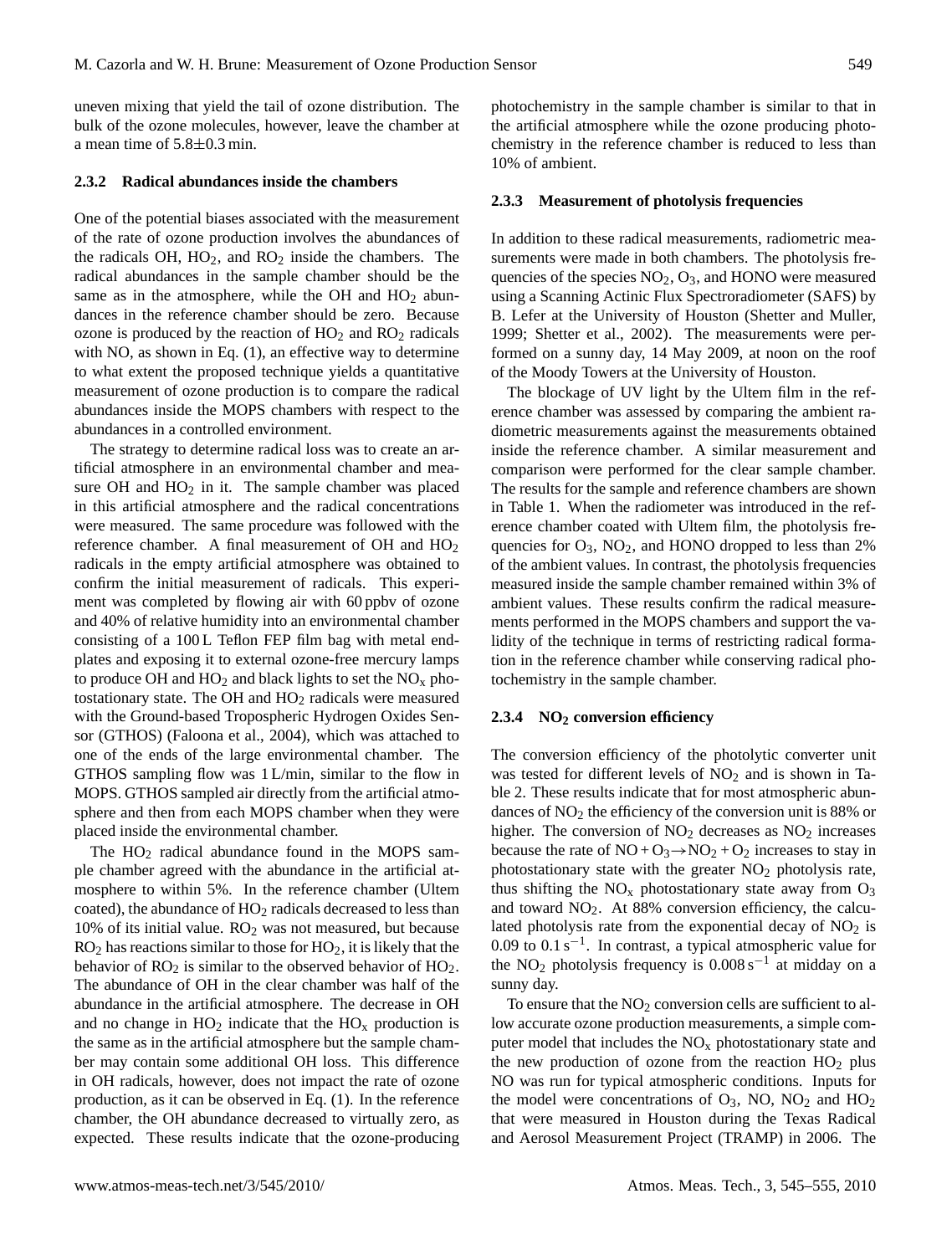**Table 1.** Measurement of photolysis frequencies,  $J(s^{-1})$ , in the ambient air and the MOPS chambers. The shaded areas indicate photolysis frequencies measured inside the reference chamber (Ultem coated). Clear areas in the second and third columns correspond to measurements inside the sample chamber (clear). The last column shows the transmission of chamber measurements with respect to the ambient.

|                  | Ambient  | Chamber     | Transmission |
|------------------|----------|-------------|--------------|
| JNO <sub>2</sub> | 7.70E-03 | 7.50E-03    | 0.974        |
|                  | 7.00E-03 | 1.50E-04    | 0.021        |
| JHONO            | 1.66E-03 | $1.62E-03$  | 0.976        |
|                  | 1.50E-03 | $1.00E-0.5$ | 0.0067       |
| JO <sub>3</sub>  | 2.88E-05 | 2.85E-05    | 0.991        |
|                  | 2.60E-05 | 1.50E-07    | 0.0058       |

**Table 2.** Percentage of  $NO<sub>2</sub>$  converted to ozone in the converter unit cells for different levels of NO<sub>2</sub>.

| $NO2$ (ppb) | % Conversion |  |  |  |
|-------------|--------------|--|--|--|
| 17          | 88           |  |  |  |
| 25          | 83           |  |  |  |
| 45          | 77           |  |  |  |
| 75          | 66           |  |  |  |
| 125         | 58           |  |  |  |
|             |              |  |  |  |

concentrations chosen are representative of a polluted day in the morning, at noon, at the peak of temperature, and in the evening. The rate coefficients for the model were taken from the data published by the Jet Propulsion Laboratory (JPL) (Sander et. al, 2006).

Table 3 presents the cases analyzed and results for the production of ozone with converter, without converter and the theoretical calculation of new ozone in ppbv  $h^{-1}$ . The final columns are the difference between the MOPS measurement with the converter unit minus the theoretical calculation of new ozone and the ratio of the MOPS measurement with the converter unit to the theoretical calculation of new ozone.

The first case analyzed is the absence of production of new ozone, the concentration of  $HO<sub>2</sub>$  is zero and the photostationary state of ozone remains unperturbed. Consequently, the model theoretical calculation cancels out exactly the photostationary state and the ozone production is zero, as expected. The ozone that exits the reference chamber has partitioned mostly towards  $NO<sub>2</sub>$ . Without the ozone converter unit, the modified ozone analyzer would be unable to see the ozone in the form of  $NO<sub>2</sub>$  from the reference chamber and the result is an unrealistic ozone differential of 43.4 ppbv  $h^{-1}$  of ozone production. Adding the  $NO<sub>2</sub>$  conversion in the converter unit minimizes the difference between the two chambers so the production of ozone is  $0.0002$  ppbv  $h^{-1}$ .

Likewise, for the cases of ozone production due to the presence of  $HO<sub>2</sub>$  radicals, model calculations show that without the conversion unit the ozone differential between chambers is overestimated when compared against the theoretical calculation. By adding the  $NO<sub>2</sub>$  converter, the measurements become within 10% of theoretical values. The correction of the false signal is substantial such as the morning case in Table 3. Without the conversion unit, the ozone monitor would measure 92 ppbv h<sup>-1</sup>. The theoretical rate, however, corresponds to  $26.9$  ppbv h<sup>-1</sup>. The MOPS result with the converter is within 10% of the calculated new ozone. A highly efficient conversion unit, therefore, helps avoid the loss of ozone in the form of  $NO<sub>2</sub>$  and corrects a potential bias in the measurements.

# **2.3.5 Artefact due to high relative humidity and NO<sup>2</sup> loss**

Ideally, the only difference between the sample and reference chambers is the photolysis in the sample chamber that enables ozone production. All other characteristics should be the same, including flows, relaxation towards  $NO<sub>x</sub>$  photostationary state, and wall effects, so that any changes they induce in either ozone or  $NO<sub>2</sub>$  cancel out in the differential ozone measurement. Thus, studies were devised to examine possible differences between the two chambers.

The wall loss of  $O_3$  found in the MOPS chambers is less than 3%. For NO, the losses are less than 1%. The wall losses of these two species were not found to be a potential interference with the measurement.

The wall loss of  $NO<sub>2</sub>$  in the MOPS chambers was found to be significant for high relative humidity cases and for differences in relative humidity in the two chambers. This loss was studied by preparing  $NO<sub>2</sub>$  mixtures with air and varying the relative humidity. During these experiments, as relative humidity increased, the concentration of measured  $NO<sub>2</sub>$  decreased in a nonlinear fashion. For relative humidity higher than 50%, more  $NO<sub>2</sub>$  was removed as the relative humidity became higher. Previous research demonstrates that the uptake of water on a Teflon surface is about three times as much at 70% relative humidity as it is at 50% (Svensson et al., 1981). This condition of the Teflon surface has been proven to have an impact on the rate at which  $NO<sub>2</sub>$  is removed at different relative humidities, resulting in nitric acid  $(HNO<sub>3</sub>)$ formation and HONO off-gassing (Wainman et al., 2001). The experiments performed with the MOPS chambers confirm these findings.

The removal of  $NO<sub>2</sub>$  in the chambers at high relative humidity directly affects the meaurement of ozone production. Since MOPS is a differential measurement instrument, uneven relative humidity values in the MOPS chambers could potentially trigger false ozone production signals. According to our laboratory studies, if the relative humidity in one of the chambers stays at about 30%, the removal of  $NO<sub>2</sub>$  is about 1 ppbv. In contrast, if the relative humidity in the second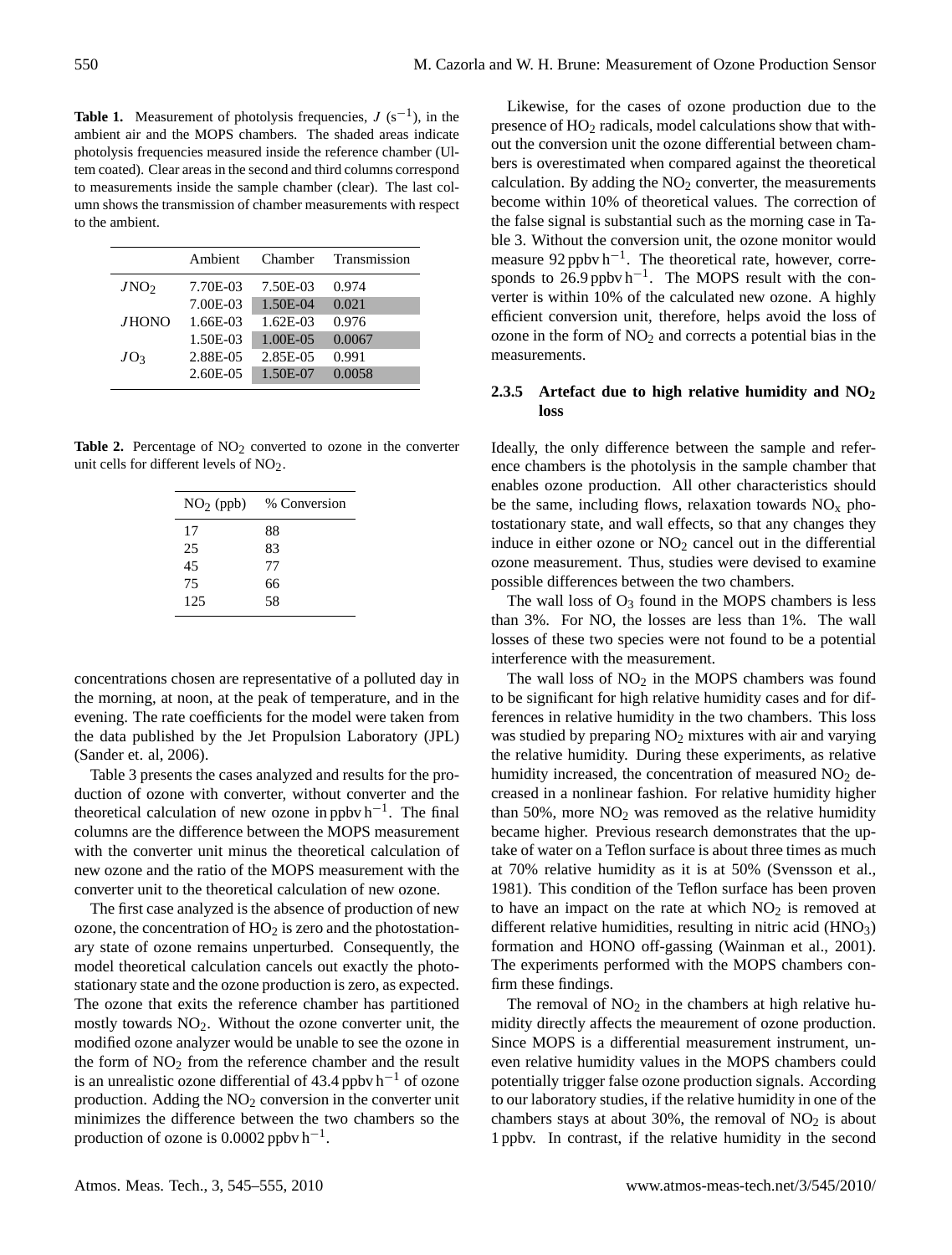Table 3. Model results for ozone production (ppbv h<sup>-1</sup>) without converter unit (W/o C.U.), with converter unit (With C.U.), and theoretically calculated. The last columns are the difference between calculated production rates and modeled results with the converter unit and the ratio of the model results with the converter unit to the calculated ozone production rate. The residence time in the chambers is 5.8 min while the residence time in the converter cells is 103 seconds. The photolysis frequency inside converter is  $0.09 \text{ s}^{-1}$ . The photolysis frequency in the atmosphere is  $0.008 \text{ s}^{-1}$  at noon. For the morning and evening cases,  $J_{\text{NO}_2}$  was assumed to be half of the noon value.

|         |            |            |             |             | Ozone Production Rate (ppby $h^{-1}$ ) |            |            |                   |       |
|---------|------------|------------|-------------|-------------|----------------------------------------|------------|------------|-------------------|-------|
| Case    | $O_3(ppb)$ | $NO$ (ppb) | $NO2$ (ppb) | $HO2$ (ppt) | $W$ /0 C.U.                            | With C. U. | Calculated | <b>Difference</b> | Ratio |
| Zero    | 45         |            | 10          |             | 43.4                                   | 0.0002     |            | $-0.0002$         |       |
| Morning | 15         |            | 20          | 6           | 92.1                                   | 23.8       | 26.9       | 3.1               | 0.88  |
| Noon    | 98         | ↑          | 10          | 60          | 71.4                                   | 54.8       | 54.8       |                   |       |
| T peak  | 120        |            | 10          | 110         | 81.7                                   | 69.3       | 70.3       |                   | 0.99  |
| Evening | 45         | 0.5        | 20          | 45          | 84.8                                   | 57.9       | 63.1       | 5.1               | 0.92  |

chamber is high, close to  $80\%$ , the  $NO<sub>2</sub>$  removal is about 7 ppbv. This uneven  $NO<sub>2</sub>$  removal causes a differential of about 6 ppb of  $NO<sub>2</sub>$ , which represent a false ozone production signal as high as  $60$  ppbv h<sup>-1</sup>. This false background correlates with anomalous signals that were observed during evenings in Houston Texas in which the relative humidity of the air jumped suddenly to high values.

An additional test was performed to ensure that the anomalies are actually associated with relative humidity. Air containing 60 ppbv of ozone, 60 ppbv of  $NO<sub>2</sub>$  and 94% relative humidity was prepared and sampled by the MOPS. The reference chamber was heated with an infrared lamp to decrease its relative humidity without altering the absolute humidity of the air flow. As the relative humidity in the sample chamber became higher, there was a negative value for the ozone differential due to  $NO<sub>2</sub>$  removal.

The relative humidity can be different in the MOPS chambers due to differences in temperature in the two chambers. This difference is caused by the UV blocking film (Ultem) that covers the reference chamber. At the temperture peak during a hot summer day, the temperature in the clear sample chamber was as much as  $5^{\circ}$ C above the ambient temperature. The reference chamber was warmer than the sample chamber by another  $\sim$ 6 °C, thus up to 11 °C above the ambient temperature for the warmest cases. These temperature differences cause little difference for the ozone production rates, since the rate coefficients of the reactions of HO<sub>2</sub> and  $RO<sub>2</sub>$  with NO have at little temperature dependence. However, these temperature differences do translate into differences in relative humidity between the two chambers.

During daytime, the higher-than-ambient temperatures inside the MOPS chambers caused the relative humidity to be much less than 50%. Experimental data indicate that for the most extreme daytime cases, which occur in the early morning, the interference due to  $NO<sub>2</sub>$  removal can introduce a loss of about 1 ppbv out of 7 ppbv observed, or a 14% error, for the ozone differential. After early morning, the relative humidity decreases as the solar radiation intensifies and the artefact error becomes insignificant. Later in the evening or at night, however, the artefact can sometimes affect the measurements.

When the ambient temperature decreases in the evening, the relative humidity of the air increases. If the relative humidity is high but the same in both chambers, then any  $NO<sub>2</sub>$ removal on the Teflon film surfaces and HONO off-gassing will mostly cancel out in the differential  $O_3 + NO_2$  measurement. However, it is possible that relative humidity differences in the two chambers can cause the  $NO<sub>2</sub>$  removal and HONO off-gassing to be different in the two chambers. Thus, high relative humidity can introduce an artefact in the MOPS data.

With the current version of MOPS, therefore, we consider as valid only the data collected when the relative humidity is below 50%. This condition is for the inside of the chambers and not for the ambient air. In daytime, the temperature inside the chambers is higher than ambient by  $5-11 \degree C$ , which makes the relative humidity inside the chambers drop about 25% with respect to ambient. Hence, the MOPS can measure ozone production without introducing an artefact in the measurements at ambient relative humidities as much as 75% as long as the relative humidity inside the chambers stays below 50%. Fortunately, the relative humidity inside the chambers is lower than 50% for much of the daytime conditions under which ozone production is greatest, so that the current version of MOPS can measure ozone production without artefacts during these polluted conditions.

# **2.3.6 Sensitivity, time constant and absolute uncertainty**

The exposure time of the air inside the chambers is directly related to the sensitivity and detection limit of the instrument. Analysis of the MOPS signals indicates that the detection limit of the instrument corresponds to 0.06 ppbv for a 10-min integration. This detection limit corresponds to 0.67 ppbv h−<sup>1</sup> for the 10-min average data. A fast check of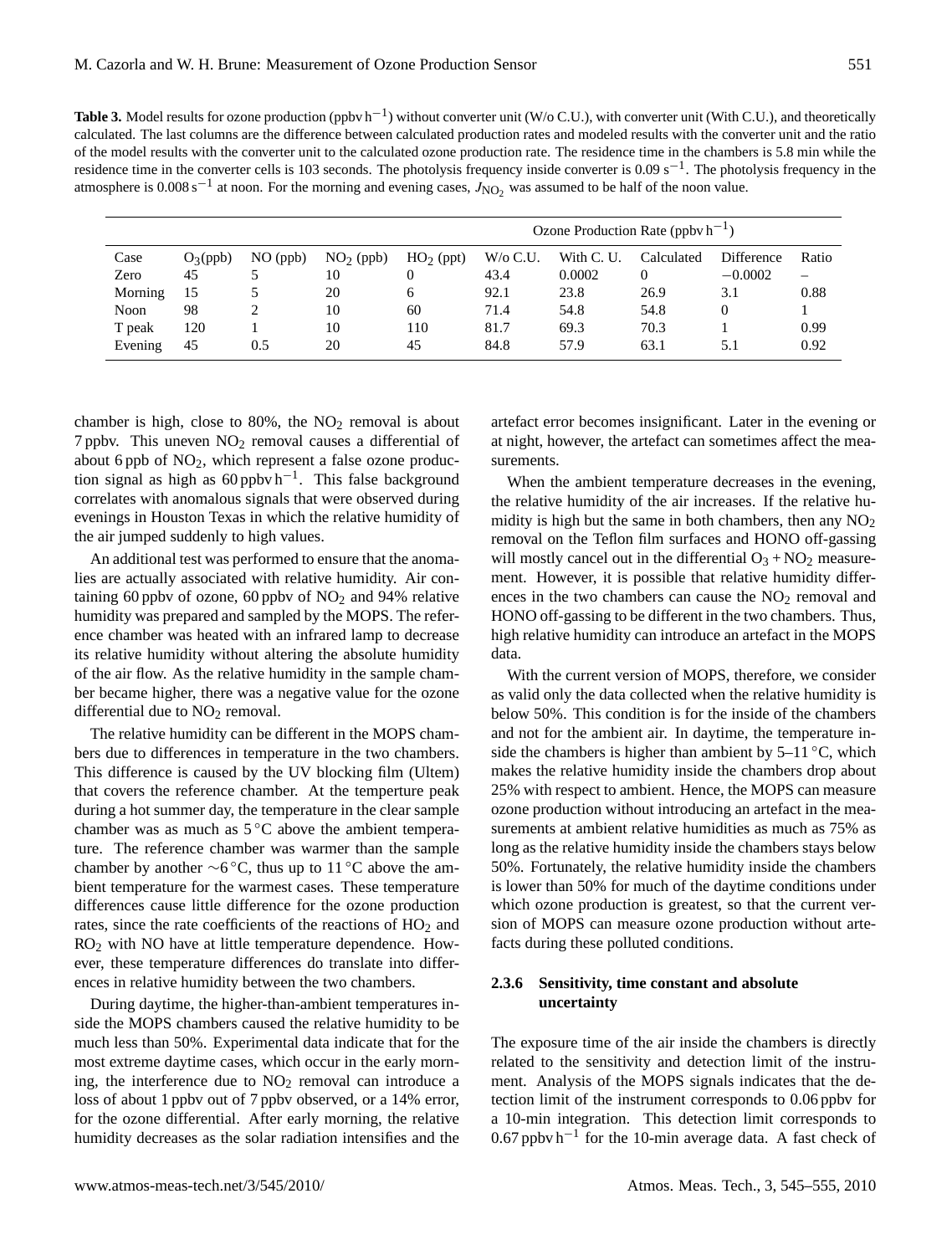

**Fig. 3.** Ozone differences seen by MOPS as a function of differences seen by a Thermo Scientific 49i ozone monitor.

the level of sensitivity needed to measure urban ozone production can be done using the chemical production terms of Eq. (1) with atmospheric values for the species  $NO, HO<sub>2</sub>$  and RO2. For example, for conservatively low levels of pollutants such as 10 pptv for the sum  $[HO_2 + RO_2]$ , 0.5 ppbv for [NO], and an effective rate coefficient of approximately  $5 \times 10^{-12}$  $\rm (cm^3\ molecules^{-1}\ s^{-1})$ , the rate of ozone production is approximately 2.1 ppbv  $h^{-1}$ . For highly polluted conditions, the ozone production rate can be in the range of 50 ppbv  $h^{-1}$ . So, although the current MOPS is not sensitive enough to detect ozone production rates in the remote atmosphere, the MOPS detection limit of 0.67 ppbv  $h^{-1}$  for the 10-min average is sufficient to measure even low ozone production rates in urban and suburban air. The signal-to-noise ratio during the ozone production maximum is typically 20–30.

The main sources of uncertainty in the measurement of ozone production are the accuracy of the ozone differential measurement and the uncertainty in the determination of mean exposure time. The accuracy of the MOPS ozone differential measurement was determined experimentally. Two ozone mixtures were prepared and their concentrations were measured using an ozone monitor (Thermo Scientific 49i). The difference in mixing ratios between the two mixtures was determined with the same ozone monitor without the ozone scrubber. As a next step, the same two ozone mixtures were connected to the MOPS instrument in its operating mode. Figure 3 shows the ozone difference seen by MOPS as a function of the difference seen by the ozone monitor. The slope of the line is 0.90 and the mean of the ratio of the MOPS differential relative to the ozone monitor differential is  $1.22\pm0.31$  (95%,  $N=7$ ). Thus, the uncertainty in the differential ozone measurement is approximately  $\pm 25\%$ (95%,  $N = 7$ ). The uncertainty in the mean exposure time was obtained from the estimate of error in the pulse experiments and reaction experiments and is  $\pm 5$ %. The uncertainty introduced by differences in relative humidity is  $\pm 14\%$ for the early morning data. Other factors, such as the temperature difference between the sample and reference chambers and ambient, contribute additional estimated uncertainty of  $\pm 10\%$ . Thus, the absolute uncertainty (95% confidence level) of the current MOPS measurement is  $\pm 30\%$  for daytime operating conditions and  $\pm 35\%$  for data that could be affected by relative humidity such as in the early morning.

## **3 Test results**

The first version of the MOPS instrument was tested on the University Park campus of the Pennsylvania State University in the late summer of 2008. The preliminary tests were performed on the roof of Walker Building, 30 m above one of the main streets in State College, PA. The air in this location corresponds to a rural background atmosphere disturbed by spikes of pollution from the traffic on the road below during rush hour.

Figure 4 shows the data collected during 1 to 4 September 2008. From the shape and magnitude of some of the NO spikes, it is evident that the MOPS was sampling fresh emission plumes coming from vehicles on the main road. The ozone production rate follows NO, peaking at the same time, in particular for 1 and 4 September. These two days are characterized by similar NO emission peaks. 2 September was characterized by a plume of emissions with very high NO concentrations. In this case the ozone production was rather low when the NO was the highest, above 30 ppbv. These plots showed early evidence of the existence of a correlation between  $P(O_3)$  and NO for these particular conditions, although not enough ancillary meaurements, particularly of radicals, were made to draw conclusions (Ren et al., 2003). These results, however, do indicate that this instrument could potentially clarify the discrepancies in the calculated ozone production rates from measured and modeled HO<sup>2</sup> .

These first tests demonstrate the feasibility of the MOPS technique. The instrument responded physically to the presence of solar radiation and ozone precursors and yielded rates of ozone production in ranges that are within expected values for a polluted rural environment. In addition to being able to collect ambient measurements, these preliminary studies show that the MOPS can be used to investigate further the correlation between  $P(O_3)$  and NO by adding precursors to the ambient air through both chambers and observing the effect on the production of ozone.

## **4 Conclusions**

The direct measurement of ozone production rates in the atmosphere is feasible. The MOPS separates the ozoneproducing photochemistry from the non-producing photostationary state (PSS) of NO,  $NO<sub>2</sub>$  and  $O<sub>3</sub>$ , to detect the formation rate of "new ozone". Laboratory tests demonstrate that the abundance of peroxy radicals in the MOPS sample chamber is similar to the atmosphere while these radicals are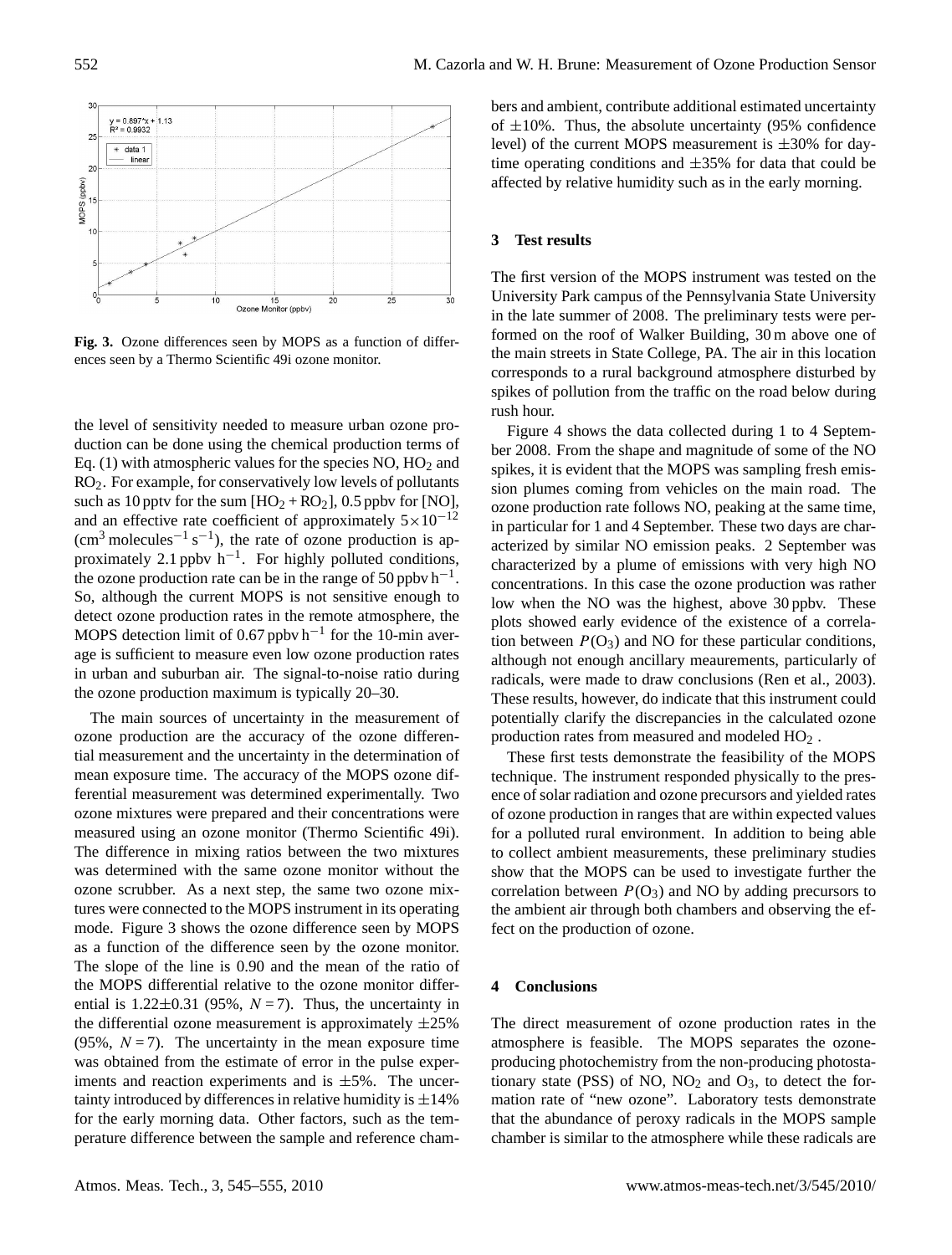

**Fig. 4.** Rates of ozone production measured on the campus of the Pennsylvania State University during 1 to 4 September 2008. The left column contains time series for P(O3) (blue circles) and NO (red stars) for every day starting on Sep 1 and ending on 4 September 2008. The right column is the correlation between measured  $P(O_3)$  and ambient NO.

virtually not present in the reference chamber. These conditions ensure that the differential of ozone between chambers yields the measurement of the ozone produced by reactions between peroxy radicals and NO only. The tests performed on the current version of MOPS, therefore, indicate that the instrument works correctly for the detection of ozone production rates.

The detection limit of the current MOPS is 0.67 ppbv  $h^{-1}$ for the 10-min average data. This limit can be lowered by improving the sensitivity of the detection cells. A better sensitivity of detection would enable the use of smaller sample and reference chambers and shorter exposure times.

At the 95% confidence level, the absolute uncertainty of the instrument is 30% for measurements not affected by relative humidity. For early morning data, the uncertainty increases to 35% at the same confidence level. The uncertainties in the measurement can be reduced, in part, by minimizing wall effects that cause  $NO<sub>2</sub>$  losses. One possibility is to improve the flow pattern in the chambers so that the motion resembles more closely plug flow. Methods of improving the flows are now being studied.

The MOPS is an inexpensive instrument that, when added to air quality networks, would greatly enhance the understanding of ozone pollution issues in urban and suburban environments. The MOPS retrieved the first experimental plots  $P(O_3)$  vs. NO in early September 2008. The direct measurement of ozone production rates can contribute to the improvement of air quality regulations. Furthermore, the MOPS technique can be used to address the discrepancy between modeled and measured HO2. A first step towards elucidating these discrepancies would be the deployment of the MOPS instrument along with the Ground-based Tropospheric Hydrogen Oxides Sensor (GTHOS) to collect data over a period of time and compare the ozone production rates calculated from modeled and measured  $HO<sub>2</sub>$ . The instrument can also be used to quantify the importance of locally produced ozone versus transported ozone. Finally, sensitivity analysis can be performed with the MOPS by adding NO to the ambient air to provide an indicator of  $NO<sub>x</sub>$  sensitivity to ozone production.

*Acknowledgements.* The authors thank the College of Earth and Mineral Sciences at the Pennsylvania State University for the Miller Faculty Fellowship, which provided graduate student support for M. C. and funds for the fabrication of MOPS. NSF grant ATM-0209972 supported the initial development of MOPS. We also thank B. Lefer and J. Flynn for measuring the photolysis frequencies in May 2009 in Houston, D. van Duin and X. Ren for help with the radical chamber studies, and K. Biddle and the EMS machine shop for MOPS fabrication help.

Edited by: D. Heard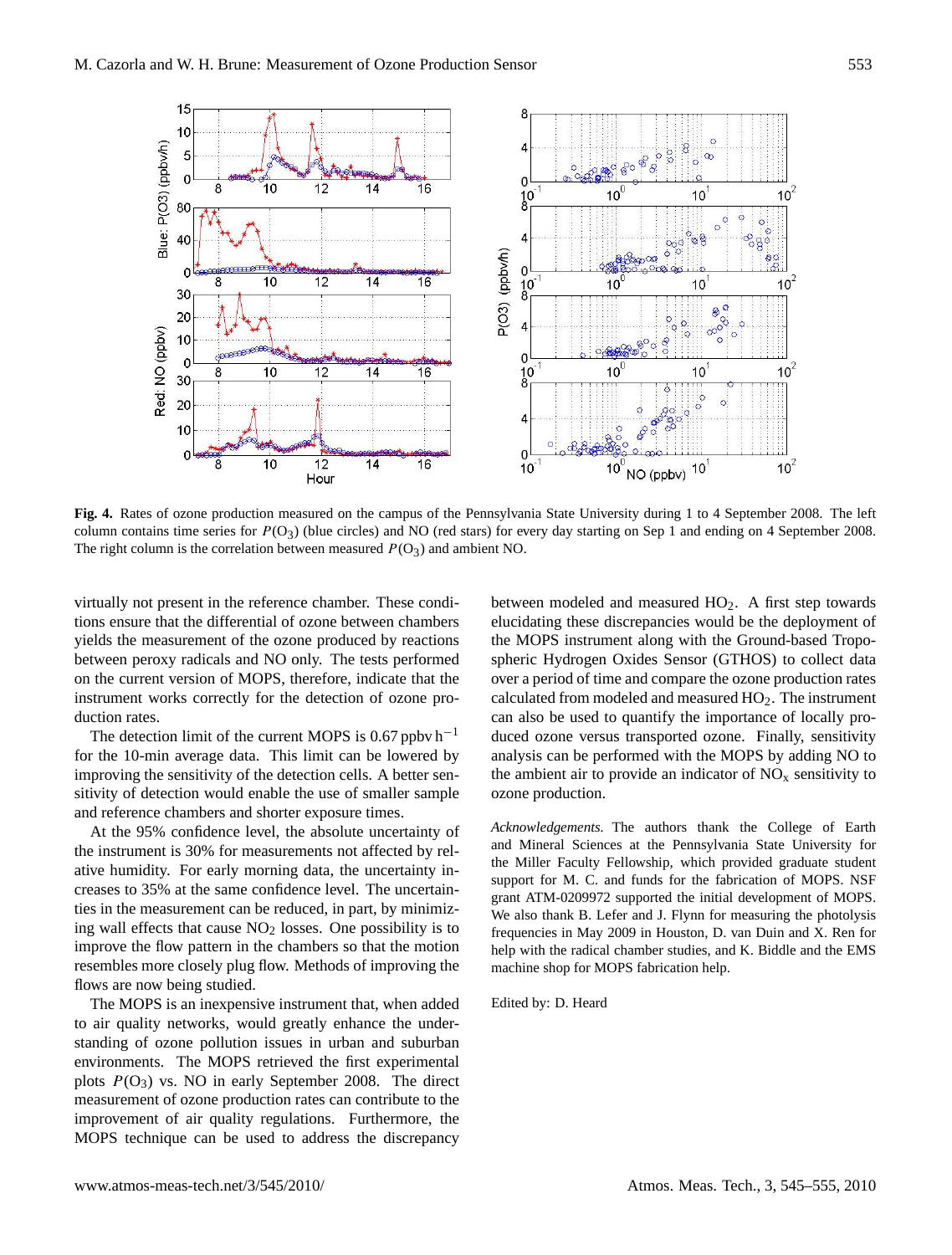## **References**

- Faloona, I. C., Tan, D., Lesher, R. L., Hazen, N. L., Frame, C. L., Simpas, J. B., Harder, H., Martinez, M., Di Carlo, P., Ren, X., and Brune, W. H.: A laser induced fluorescence instrument for detecting tropospheric OH and HO2: Characteristics and calibration, J. Atmos. Chem., 47, 139–167, 2004.
- Finlayson-Pitts, B. J. and Pitts Jr., J. N.: The chemical basis of air quality: Kinetics and mechanism of photochemical air pollution and application to control strategies, Advances in Environmental Science and Technology, edited by: Pitts Jr., J. N. and Metcalf, R. L., New York, USA, Wiley-Interscience Publication, 75–162, 1977.
- Forster, P., Ramaswamy, V., Artaxo, P., Berntsen, T., Betts, R., Fahey, D. W., Haywood, J., Lean, J., Lowe, D. C., Myhre, G., Nganga, J., Prinn, R., Raga, G., Schulz, M., and Van Dorland, R.: Changes in Atmospheric Constituents and in Radiative Forcing. In: Climate Change 2007: The Physical Science Basis. Contribution of Working Group I to the Fourth Assessment Report of the Intergovernmental Panel on Climate Change, edited by: Solomon, S., Qin, D., Manning, M., Chen, Z., Marquis, M., Averyt, K. B., Tignor, M., and Miller, H. L., Cambridge University Press, Cambridge, United Kingdom and New York, NY, USA, 150–152, 2007.
- Gégo, E., Porter, P. S., Gilliland, A., and Rao, S. T.: Observation-Based assessment of the impact of Nitrogen Oxides emissions reductions on ozone air quality over the Eastern United States, J. Appl. Meteor. Clim., 46, 994–1008, 2007.
- Gery, M. W., Whitten, G. Z., Killus, J. P., and Dodge, M. C.: A photochemical kinetics mechanism for urban and regional scale computer modeling, J. Geophys. Res., 94, 12925–12956, 1989.
- Haagen-Smit, A. J., Bradley, C. E., and Fox, M. M.: Ozone formation in photochemical oxidation of organic substances, Ind. Eng. Chem., 45, 2086–2089, 1953.
- Ho, W. C., Hartley, W. R., Myers, L., Lin, M. H., Lin, Y. S., Lien, C. H., and Lin, R. S.: Air pollution, weather, and associated risk factors related to asthma prevalence and attack rate, Environ. Res., 104, 402–409, 2007.
- Kanaya, Y., Cao, R., Akimoto, H., Fukuda, M., Komazaki, Y., Yokouchi, Y., Koike, M., Tanimoto, H., Takegawa, N., and Kondo, Y.: Urban photochemistry in central Tokyo: 1. Observed and modeled OH and  $HO<sub>2</sub>$  radical concentrations during the winter and summer of 2004, J. Geophys. Res., 112, D21312, doi:10.1029/2007JD008670, 2007.
- Kemball-Cook, S., D. Parrish, T. Ryerson, U. Nopmongcol, J. Johnson, E. Tai, and Yarwood, G.: Contributions of regional transport and local sources to ozone exceedances in Houston and Dallas: Comparison of results from a photochemical grid model to aircraft and surface measurements, J. Geophys. Res., 114, D00F02, doi:10.1029/2008JD010248, 2009.
- Kleinman, L. I., Daum, P. H., Lee, Y. -N., Nunnermacker, L., Springston, S. R., Newman L., Weinstein-Lloyd, J., and Sillman, S.: Dependence of ozone production on NO and hydrocarbons in the troposphere, J. Geophys. Res., 24, 2299–2302, 1997.
- Kleinman, L. I., Daum, P. H., Lee, Y.-N., Nunnermacker, L., and Springston, S. R.: Ozone production efficiency in an urban area, J. Geophys. Res., 107(D23), 4733, doi:10.1029/2002JD002529, 2002.
- Kleinman, L. I.: The dependence of tropospheric ozone production rate on ozone precursors, Atmos. Environ., 39, 575–586, 2005.
- Logan, J. A., Prather, M. J., Wofsy, S. C., and McElroy, M. B.: Tropospheric Chemistry: A global perspective, J. Geophys. Res., 86, 7210–7254, 1981.
- Madden, M. C. and Hogsett, W. E.: A Historical Overview of the Ozone Exposure Problem, Human Ecol. Risk Assess., 7(5), 1121–1131, 2001.
- Martinez, M., Harder, H., Kovacs, T. A., Simpas, J. B., Bassis, J., Lesher, R., Brune, W. H., Frost, G. J., Williams, E. J., Stroud, C. A., Jobson, B. T., Roberts, J. M., Hall S., R., Sheter, E., Wert, B., Fried, A., Alicke, B., Stutz, J., Young, V. L., White A. B., and Zamora, R. J.: OH and  $HO<sub>2</sub>$  concentrations, sources, and loss rates during the Southern Oxidants Study in Nashville, Tennessee, summer 1999, J. Geophys. Res., 108(D19), doi:10.1029/2003JD003551, 2003.
- National Research Council (NRC): Rethinking the ozone problem in urban and regional air pollution, Natl. Acad. Press, 109–186, 1991.
- Ren, X., Harder, H., Martinez, M., Lesher, R., Oliger, A., Simpas, J., Brune, W., Schwab, J., Demerjian, K., He, Y., Zhou, X., and Gao, H.: OH and  $HO<sub>2</sub>$  Chemistry in the urban atmosphere of New York City, Atmos. Environ., 37, 3639–3651, 2003.
- Ren, X. R., Harder, H., Martinez, M., Faloona, I. C., Tan, D., Lesher, R. L., Di Carlo, P., Simpas, J. B., and Brune, W. H.: Interference testing for atmospheric  $HO<sub>x</sub>$  measurements by laserinduced fluorescence, J. Atmos. Chem., 47, 169–190, 2004.
- Sander, S. P., Friedl, R. R., Golden, D. M., Kurylo, M. J., Moortgat, G. K., Wine, P. H., Ravishankara, A. R., Kolb, C. E., Molina, M. J., Finlayson-Pitts, B. J., Huie, R. E., and Orkin, V. L.: Chemical kinetics and photochemical data for use in atmospheric studies, Evaluation Number 15, JPL Publication 06–2, NASA Jet Propulsion Laboratory, Pasadena, CA, USA, 2006.
- Shetter, R. E. and Müller, M.: Photolysis frequency measurements using actinic flux spectroradiometry during the PEM-Tropics mission: Instrumentation description and some results, J. Geophys. Res., 104, 5647–5661, 1999.
- Shetter, R. E., Cinquini, L., Lefer, B. L., Hall, S. R., and Madronich, S.: Comparison of airborne measured and calculated spectral actinic flux and derived photolysis frequencies during the PEM Tropics B mission, J. Geophys. Res., 108(D2), 8234, doi:10.1029/2001JD001320, 2003.
- Shirley, T. R., Brune, W. H., Ren, X., Mao, J., Lesher, R., Cardenas, B., Volkamer, R., Molina, L. T., Molina, M. J., Lamb, B., Velasco, E., Jobson, T., and Alexander, M.: Atmospheric oxidation in the Mexico City Metropolitan Area (MCMA) during April 2003, Atmos. Chem. Phys., 6, 2753–2765, 2006, [http://www.atmos-chem-phys.net/6/2753/2006/.](http://www.atmos-chem-phys.net/6/2753/2006/)
- Sillman, S.: Tropospheric ozone: the debate over control strategies, Ann. Rev. Ener. Environ., 18, 31–53, 1993.
- Sillman, S.: The use of NOy,  $H_2O_2$ , and  $HNO_3$  as indicators for  $ozone-NO<sub>x</sub>$ -hydrocarbon sensitivity in urban locations, J. Geophys. Res., 100, 14175–14188, 1995.
- Svensson, R., Ljungstrom, E., and Lindqvist, O.: Kinetics of the reactions between nitrogen dioxide and water vapor, Atmos. Environ., 21, 1529–1539, 1987.
- Taubman, B. F., Thompson, A. M., Fuentes, J. D., Joseph, E., Michaels, S. M., Robjhon, M., and Piety, C. A.: The Mid-Atlantic low level jet and its implications for air quality, J. Geophys. Res., doi:2008JD009798, submitted, 2009.
- Tonnesen, G. S. and Dennis, R. L.: Analysis of radical propagation